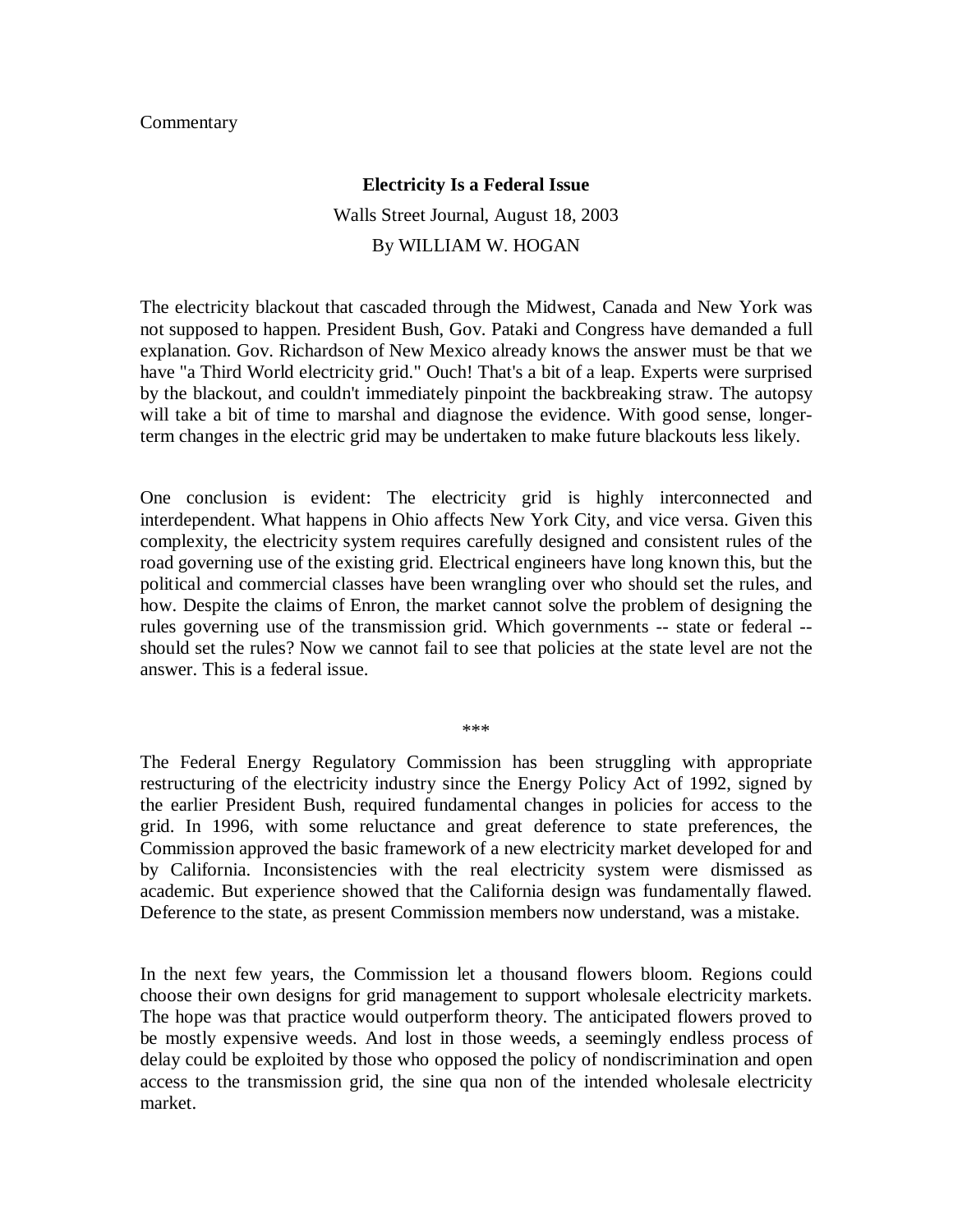One flower did appear. Following a false start, the basic electricity market design embraced in the Mid-Atlantic states in 1998 -- shortly later in New York, then just last March in New England, and planned for the Midwest for next year, but only talked about in Canada -- showed why it is so necessary to have consistent rules. This design, with market rules carefully constructed to reflect the realities of the electricity system, is the only design that works in theory and practice. But even here, given connection to other regions, a well-designed system can be brought down by flaws in another part of the grid.

The Commission learned from this experience and saw the need for coordination and standardization. Unfortunately, the Commission's resulting proposal for transmission access and a "standard market design" overreached. The too expansive plan set off alarms, especially among regulators in the Western and Southeastern states. A noisy political battle ensued over the seemingly arcane issues of control of the grid, wholesale electricity market design and regulatory turf.

Objections from the West cited the Commission's earlier role in the California debacle, which caused major problems throughout the region. Hence, in the West wholesale electricity markets transcend the boundaries of individual states. The blackout in the East confirms the painful lesson that policy must be made above the state level.

With fortuitous timing, the House and Senate are negotiating a compromise between their recently passed energy bills to produce a new Energy Policy Act for the current President Bush to sign this fall. Deluged with parochial complaints from many states or individual commercial interests, Congress has been under great pressure to stop the Commission from going forward with its new, standardized rules to coordinate use of the electricity grid. The Senate Energy Committee in particular recently voted to bar the Commission from proceeding with its plan for at least another two years. Arguably, such a prohibition would compromise other mandates, such as for transmission expansion and cost allocation. The House bill includes policy guidance but no such restriction on the Commission.

The blackout should change the game. A focus on the core elements governing use of the transmission grid under what the Commission now calls its "wholesale power market platform" is necessary and urgent. Respect for the principles of nondiscrimination and open access, applied to the complex transmission grid, dictates the essence of this platform. Without this efficient design and consistent rules across the grid, there is little hope that electricity markets will work well under stress.

Before last week, the consumer crisis of high electricity prices in the West in 2000-2001 had been followed by a producer crisis of excess capacity and credit crunch. But for most of us those economic issues seemed remote and confusing. A cascading blackout is not a